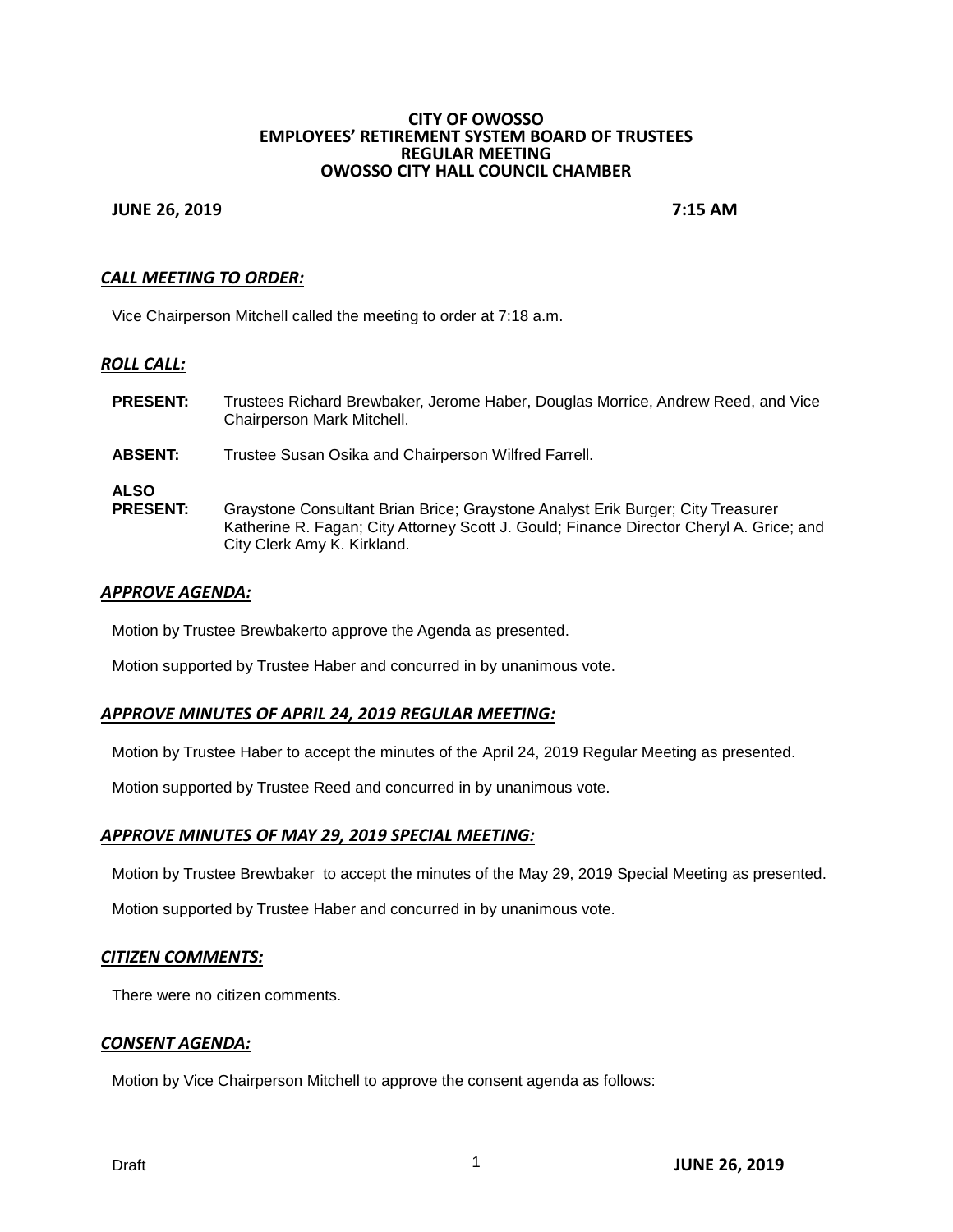#### 1. **Approve Pension Check Reports***:*

| a. April 2019 | \$248,948.47 |
|---------------|--------------|
| b. May 2019   | \$248,312.42 |

### 2. **Approve Statements***:*

- a. City of Owosso Employees Retirement Fund As of April 30, 2019
- b. City of Owosso Employees Retirement Fund As of May 31, 2019

## 3. **Payment Authorizations***:*

| a. | Gabriel Roeder Smith & Company<br>For period 07/01/2018 through 06/30/2019  | S.  | 42,000.00 |
|----|-----------------------------------------------------------------------------|-----|-----------|
| b. | Katherine R. Fagan, City Treasurer<br>Report of Checks Written - April 2019 | S.  | 49.046.27 |
| C. | Katherine R. Fagan, City Treasurer<br>Report of Checks Written - May 2019   | SS. | 1.338.04  |

#### 4. **Death Acknowledgements:**

None.

Motion supported by Trustee Reed and concurred in by unanimous vote.

## *COMMUNICATIONS:*

- 1. Amy K. Kirkland, City Clerk *Election Results*
- 2. Morgan Stanley *Consulting Group Advisor Plan Review*
- 3. Causeway *Notice of Material Changes to Form ADV Brochure*
- 4. Loomis Sayles/Natixis *Notice of Privacy Policy & Material Changes to Form ADV Brochure*
- 5. Gabriel Roeder & Smith *NewsScan April 2019*
- 6. Gabriel Roeder & Smith *NewsScan May 2019*
- 7. Gabriel Roeder Smith: *GRS Insight April 2019*

The following communications, publications and conference announcements are on file with the City Clerk – if you would like to read them, please contact her:

- a. Pensions & Investments: *April 1, 2019*
- b. Pensions & Investments: *April 29, 2019*
- c. Pensions & Investments: *May 13, 2019*
- d. Pensions & Investments: *May 27, 2019*

## *OLD BUSINESS:*

#### **Transfer to MERS – Status Update**

City Clerk reported to the Board that the City had been approached about the possibility of transferring all of the members to the MERS system at one time. The City has indicated they are accepting of the idea,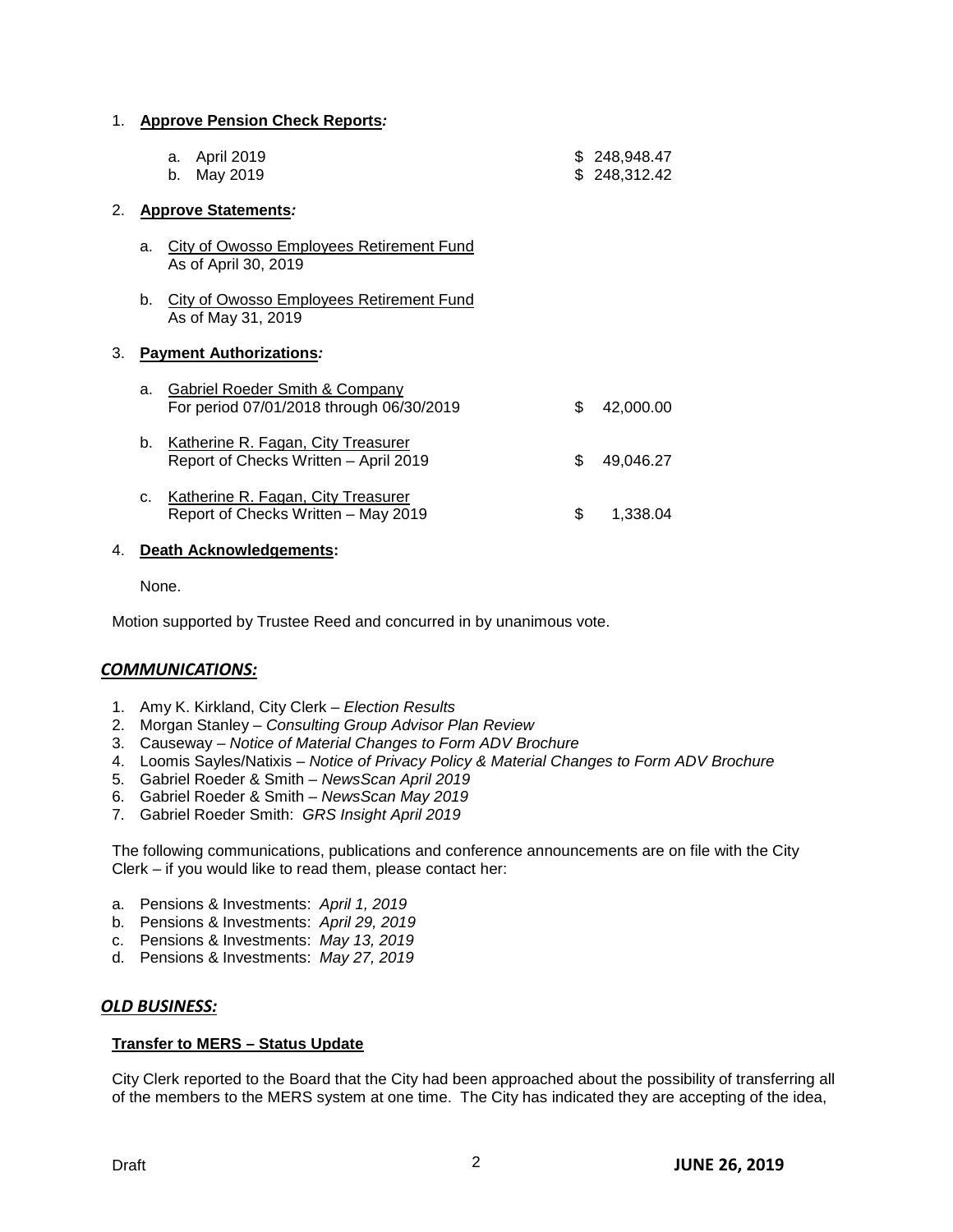but wished to proceed with the transfer of the Patrol retirees at this time due to the fact their transfer was already underway . As a result of the change in the timing of the transfer, the Board's recommendation to Council detailing the amount to transfer and the method for calculation has been put on hold. Should the City continue to move forward with the idea of moving everyone at one time the recommendation will eventually be rendered moot. Conversely, if the Board feels that discussions have gone off track the motion could be resurrected in an effort to spur on activity toward a resolution. The City has tentatively proposed a fall transfer of the remaining System members and retirees.

Trustee Reed confirmed that he had been approached by administration and was told that a decision had been made to hold off until fall and transfer everyone at once. He felt the union didn't have any grounds to object to the change.

Trustee Brewbaker indicated the fire unit would like written confirmation of the delay.

Trustee Haber inquired about the status of the AFSCME negotiations. Trustee Morrice said he wasn't sure as he is not part of the negotiating team.

## *NEW BUSINESS:*

## **2018 Summary Annual Report**

Motion by Trustee Brewbaker to approve the 2018 Summary Annual report as follows and distribute it to System members:

## CITY OF OWOSSO EMPLOYEES RETIREMENT SYSTEM

2018 Summary Annual Report (and formerly List of Expenses Paid by Soft Dollars)

The Public Employees Retirement System Investment Act requires the City of Owosso Employees Retirement System to prepare and issue a summary annual report and to publish and make available annually a list of all expenses paid by soft dollars. The following information is provided for the year 2018.

The name of the retirement system is the City of Owosso Employees Retirement System. The Retirement System's investment fiduciaries and service providers are:

BOARD OF TRUSTEES: Richard Brewbaker

Jerome Haber Doug Morrice Sue Oosika Andrew Reed Mark Mitchell Wilfred Farrell

INVESTMENT MANAGERS: Atlanta Capital

Franklin Templeton Loomis LCG Cushing Aristotle **Causeway** Harding Loevner CG Advisor JP Morgan Strategic Income

INVESTMENT ADVISOR: Graystone Consulting/Morgan Stanley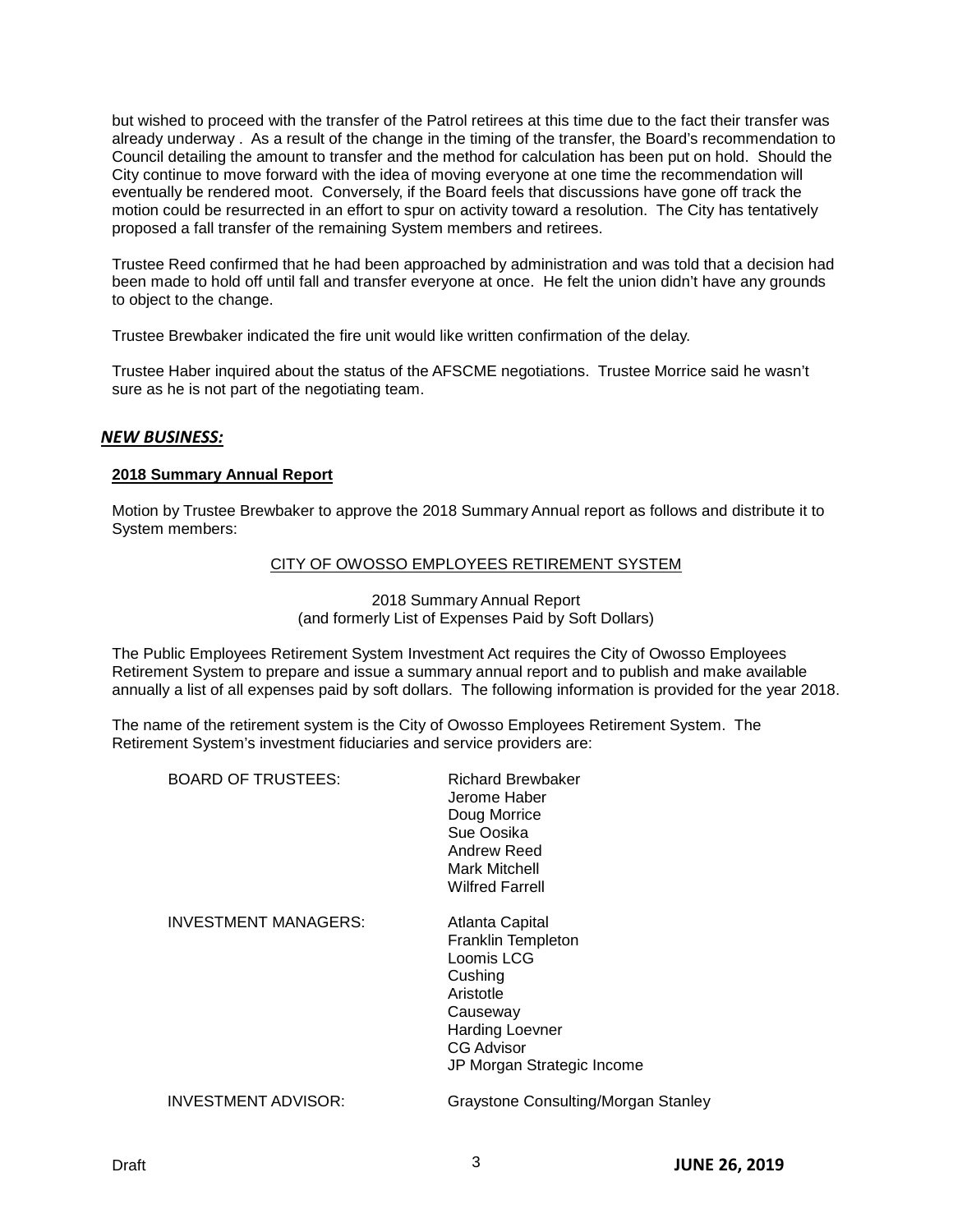| ACTUARY:                 | Gabriel Roeder Smith & Company |
|--------------------------|--------------------------------|
| AUDITOR:                 | Gabridge and Company           |
| <b>MEDICAL DIRECTOR:</b> | Dr. Anthony Patsy              |

As reported in the actuarial valuation for the annual period ending December 31, 2018 the Retirement System's valuation assets were \$33,422,986 and its actuarial accrued liabilities were \$38,882,277, which produced a funded ratio of 85.9.

For the annual period ending December 31, 2018 the Retirement System's investment performance on a mark to market basis (gross of manager fees and net of transaction costs) was -6.39%. The system's investment performance, net of fees, on a rolling calendar-year basis is as follows:

|                        | Year      | Year  | Year  | Year  | Year  |
|------------------------|-----------|-------|-------|-------|-------|
| <b>Total Portfolio</b> | $-6.86\%$ | 5.24% | 4.72% | 7.21% | 7.93% |

On December 31, 2018 the market value of the assets was \$31,523,256. The change in net plan assets from December 31, 2017 was (\$4,229,737.00).

For the annual period ending December 31, 2018 the Retirement System's non-soft dollar expenses were \$244,869.68 and benefit payments and member refunds were \$3,055,552.00. No expenses were paid by soft dollars during the year. Expenditures for professional training and education for this year were \$844.80. Employer contributions required for the year covered by the report total \$876,348.

The adopted budget for the city fiscal year beginning July 1, 2018 included the following items:

| Checks printed, etc.                 | S   | 150       |
|--------------------------------------|-----|-----------|
| <b>Audit Costs</b>                   | S.  | 2,400     |
| <b>Actuary Fee</b>                   |     | \$39,000  |
| <b>Conference Expenses</b>           | \$. | 4,000     |
| <b>Counseling Fee-Morgan Stanley</b> |     | \$120,000 |
|                                      |     | \$165,550 |

Additional items required for inclusion in the report are:

The number of active members: 43 The number of retirees and beneficiaries: 91 The average annual retirement allowance: \$32,426 The total annual retirement allowance being paid: \$2,950,784<br>The valuation payroll: \$2,459,389 The valuation payroll: The employers computed normal cost of benefits (expressed as a percentage of valuation payroll): General 7.85%; Police 6.30%; Fire 8.93% The employers total contribution rate (expressed as a percentage of valuation payroll): General 71.56%; Police 15.56%; Fire 19.82%; overall weighted 37.987% The weighted average of member contributions, if any: \$79,260 The actuarial assumed rate of investment return:7.25% The actuarial assumed rate of long-term wage inflation: 3.0% The smoothing method and period utilized for funding the system's unfunded actuarial accrued liabilities, if any: 4-year smoothed market; Closed-10 year amortization<br>The system's actuarial cost method: Entry-age The system's actuarial cost method: Whether system membership is open or closed to specific groups of employees: General-closed; Police-open; Fire-open